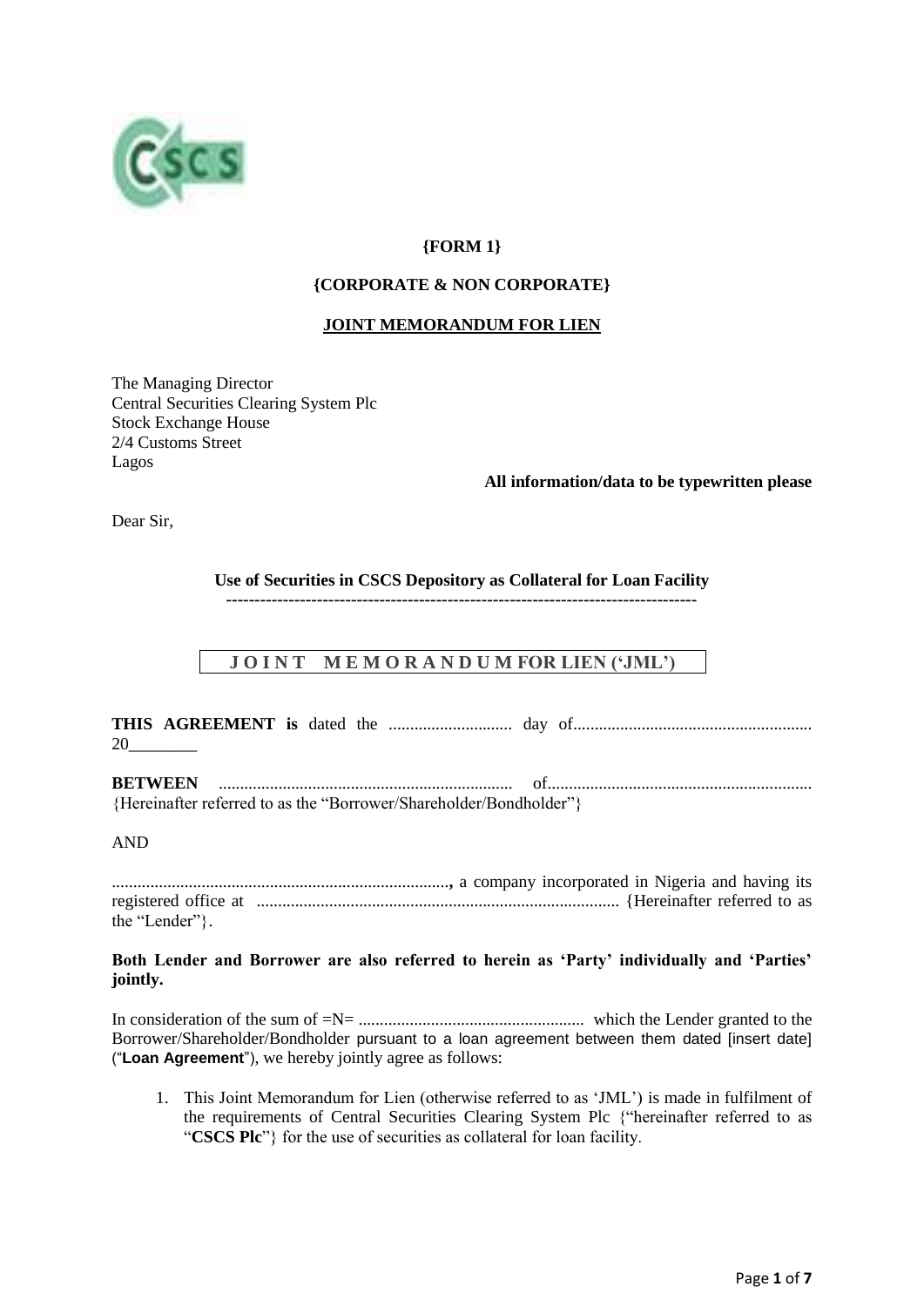- 2. Upon placement of Lien on securities, the particulars of the account wherein the collateralized securities is held shall bear the title Lender/Borrower in view of the equal interest held by the Borrower and Lender in respect of the securities during the Lien period.
- 3. **CSCS Plc is hereby authorised to place a lien on the following securities in its Depository until it receives a written authorisation "notice of release" from the Lender upon lien due/expiration date stating that the Borrower/Shareholder/Bondholder has fully paid or liquidated his/her/its outstanding debt to the Lender and accordingly, CSCS Plc should lift the lien on the securities.**

| <b>Security</b> | <b>Volume</b> | <b>CSCS Plc Investor's A/C No.</b> |
|-----------------|---------------|------------------------------------|
|                 |               |                                    |
|                 |               |                                    |
|                 |               |                                    |
|                 |               |                                    |
|                 |               |                                    |
|                 |               |                                    |
|                 |               |                                    |
|                 |               |                                    |
|                 |               |                                    |
|                 |               |                                    |
|                 |               |                                    |

# *i. Please note that this list is not exhaustive and may be extended to accommodate all the securities which Parties have agreed should be placed under lien*.

- *ii. Parties may agree to accept the use of amortized bonds as collateral for lien and therefore are hereby notified that CSCS shall accept this class of securities on 'as it is' basis and shall not bear any responsibility for any diminution in the value of the securities during the pendency/at the expiration of the lien placement, but shall only notify the lender of the tenor of the securities prior to placement of the lien.*
- *iii. CSCS shall not accept any bond(s) whose maturity date is shorter than the tenor of lien being placed at the Depository.*
- 4. **After CSCS Plc has placed a lien on the securities, CSCS Plc shall write to the parties informing them that a lien has been placed accordingly. Note: if the securities placed on lien is/are FGN bond(s), CSCS Plc shall also notify/update the CBN, who is the Registrar, of the lien placement.**
- 5. (a) **Duration:** The lien shall be in place effective from................20... for a maximum period of 2 (two) years in the first instance and may be renewed for a subsequent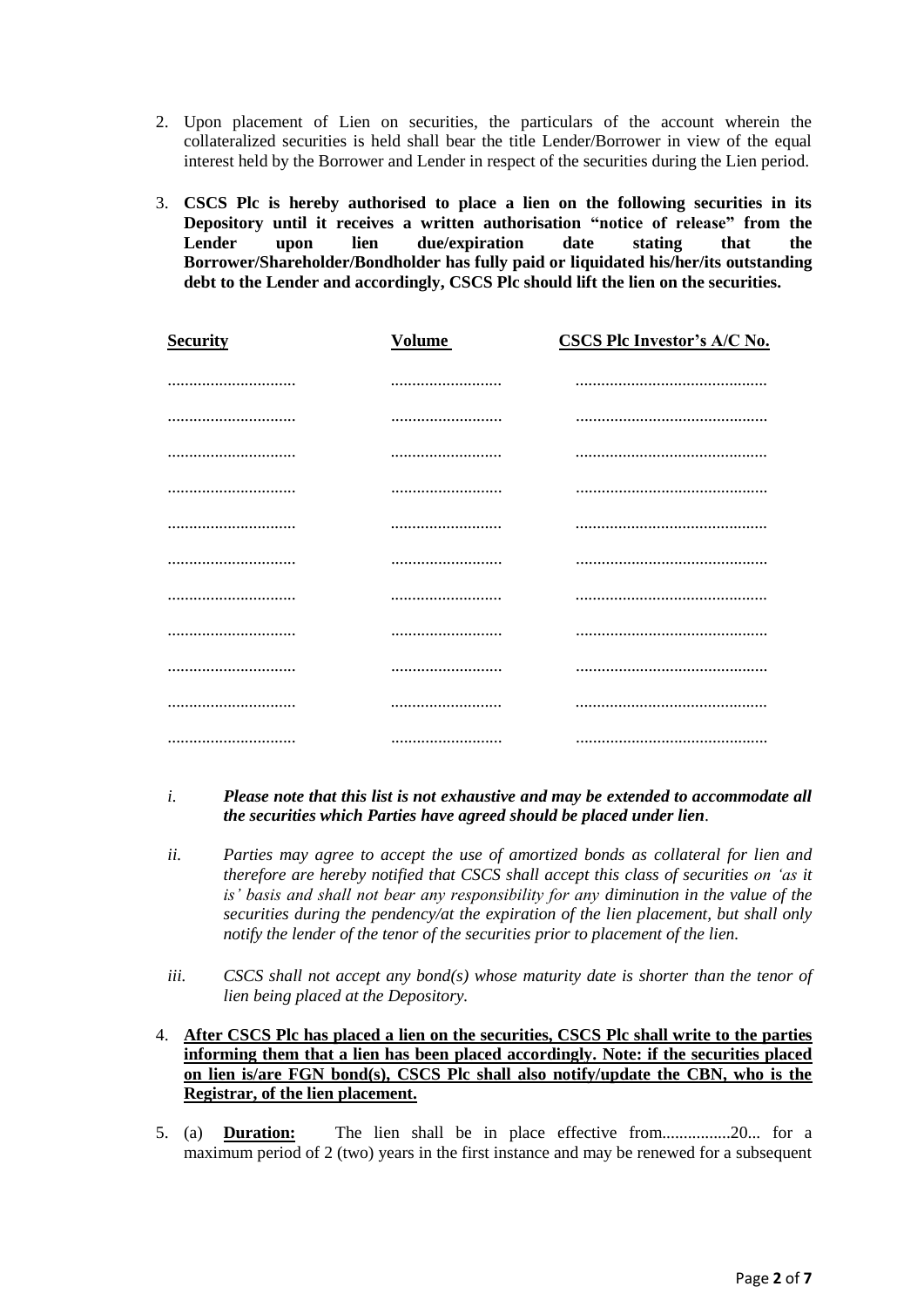period of 2 (two) years after which a notice of release or a notice to effect sale shall be presented to the CSCS by the Lender.

(b) **Draw Down:** The draw down date is as contained in the loan agreement executed by the parties and dated [insert date] and shall be deemed the effective date of this lien

- (c) **Due Date**: The lien due/expiration date is............................. (dd/mm/yyyy)
- (d) Notwithstanding clause (c) above, the due date may be abridged and the Lien terminated if:
	- i. the Borrower has repaid the Loan sum to the Lender and both Parties thereafter forward a letter duly signed by both of them informing CSCS that the Borrower has repaid the Loan and that the securities placed on Lien be released to the Borrower.
	- ii. the Borrower seeks to liquidate part of the securities in furtherance of repayment of the Loan with the consent of the Lender.
	- iii. the Borrower defaults in payment of its outstanding debt to the Lender and the Lender exercises its power of sale in accordance with the provisions of Paragraph 6 below.
- (e) CSCS shall automatically renew the lien upon the occurrence of the due/expiration date except CSCS is notified by the Lender on or before the occurrence of the said date that the Borrower/Shareholder/Bondholder has fully paid or liquidated his/her/its outstanding debt to the Lender and therefore CSCS should release the lien.
- (f) Where the lien is automatically renewed, CSCS shall continue to charge fees for its provision of lien renewal services effective on the next day after the due/expiration date of placement of lien and the fees shall be based on its current lien renewal fees, which shall be included in CSCS Products/Services Charges as published on CSCS website.
- (g) Lender shall ensure that fees relating to placement of lien are fully paid to CSCS in satisfaction of condition for release of lien.
	- 6. The Borrower/Shareholder/Bondholder hereby undertakes to fully redeem **his/its/their outstanding debt or other** financial obligations to the Lender in accordance with the terms of the loan agreement.
	- 7. The Lender reserves the right to sell the securities or any part thereof upon the occurrence of an event of default as contained in the aforementioned loan agreement by the Borrower/Shareholder/Bondholder at the expiration of or the abridgment of the loan due date, without recourse to the latter provided that the following conditions have been satisfied by the Lender:
		- (a) In the course of placing the Lien, the Lender must furnish CSCS with copies of duly executed JML by both Parties which are also stamped at the High Court whilst it obtains a copy of an undated letter from the Borrower/Shareholder/Bondholder authorizing the Lender to sell the securities in the event of a default in payment by the Borrower;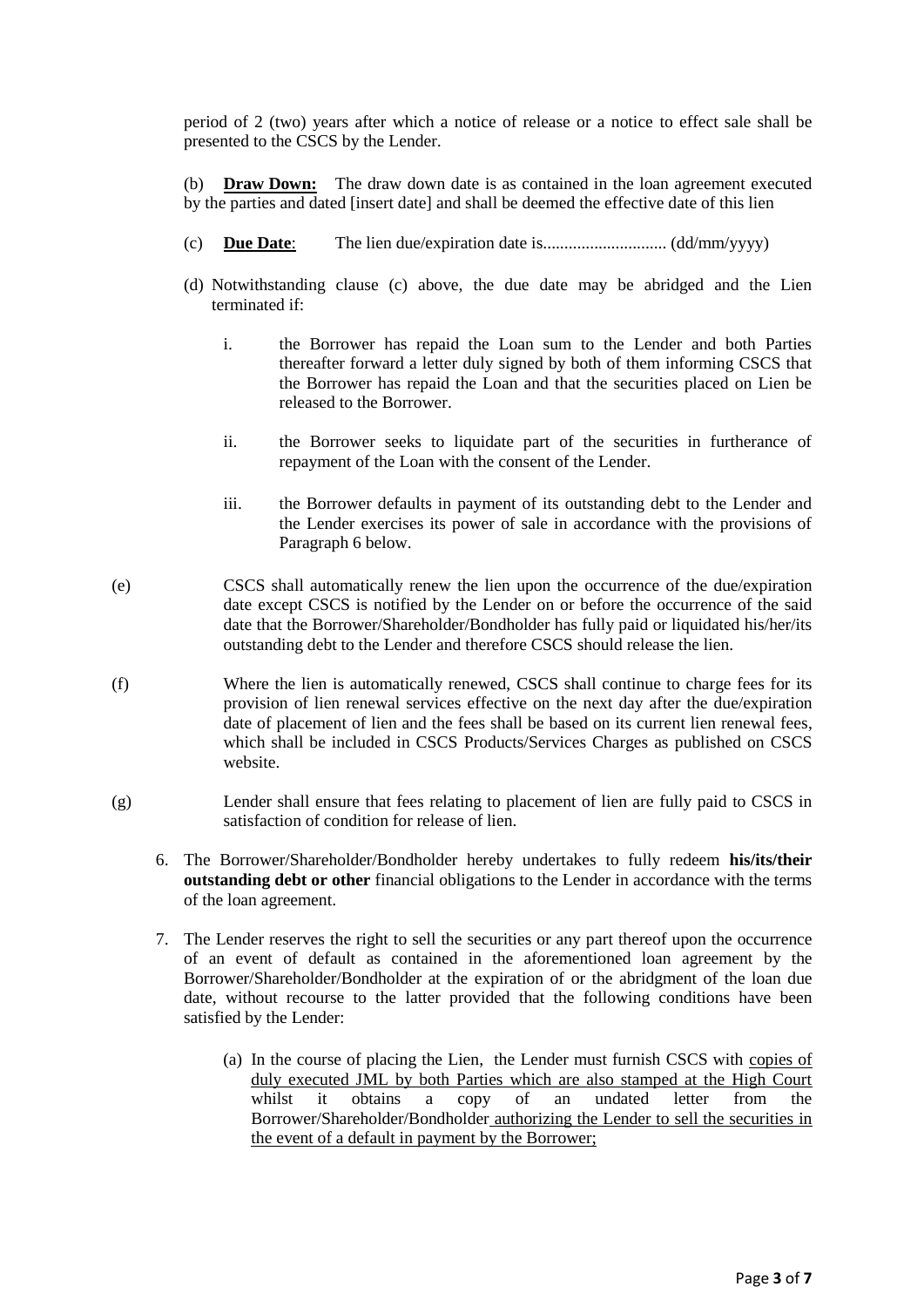**Please note that the Lender is required to hold on to the undated letter and shall subsequently date same whilst presenting it to CSCS as proof of Lender's authority to sell the securities where the Borrower defaults in payment.**

- (b) Prior to sale of the securities, the Lender must show proof of a formal letter of demand to the Borrower stating that the Loan has fallen due and the Borrower needs to repay the loan within 15 [fifteen] Business Days or risk sale of the securities by the Lender.
- (c) Where the Lender is desirous of exercising the option of sale as stated above, CSCS shall require a letter from the Lender instructing CSCS Plc to move the securities to a designated Stock Brokerage Firm or Primary Dealer Market Maker (PDMM) to effect sale.
- 8. Upon the occurrence of an event of default, the Lender shall ensure that its right of sale shall be exercised only on the portion of the collateral securities equal to the total value of the outstanding debt obligations and required to repay same.
- 9. The Borrower shall grant the Lender the right to pledge any of the collateral securities for the purpose of purchasing or selling any assets pursuant to any agreements with any party, in each case without notice to the Borrower but with notice to CSCS Plc.

Provided that CSCS remains indemnified from any claims, liabilities, costs etc which may arise from the Lender's right in this Paragraph.

- 10. Upon a written demand for withdrawal from the Borrower to CSCS Plc stating that the collateral securities exceed the debt obligations to the Lender, the Borrower may withdraw part of the collateral securities to maintain a value commensurate with its debt obligations provided that the following conditions have been satisfied:
	- a. The Borrower must provide evidence of the values of the collateral securities,
	- b. A letter of notice to withdraw must be delivered to the Lender;
	- c. A letter of approval must be received from the Lender.
- 11. Upon a written demand for substitution from the Borrower to CSCS Plc stating that the Borrower intends to substitute the collateral securities with another set of securities, the Borrower may substitute all or part of the collateral securities provided that the following conditions have been satisfied:
	- a. The Borrower must provide proof of ownership of substitute securities which should be confirmed by its/his/her Stock Brokers;
	- b. A letter of notice to substitute must be delivered to the Lender;
	- c. A letter of approval must be received from the Lender.

Provided that a substitution of securities shall not be made until the Borrower furnishes the substitute securities to CSCS Plc.

- 12. **Upon receipt of a notice of release from the Lender to lift the lien on the securities, CSCS Plc shall proceed to lift the lien without recourse to the Borrower/Lender/Bondholder and is free from any liability for so doing. Note: if the securities for which the lien has been placed and now subsequently being lifted is/are FGN bond(s), CSCS Plc shall also notify/update the CBN, who is the Registrar, of the lifting of the lien.**
- 13. CSCS Plc is not obliged to obey/recognize any instruction/agreement/arrangement which is not part of this memorandum.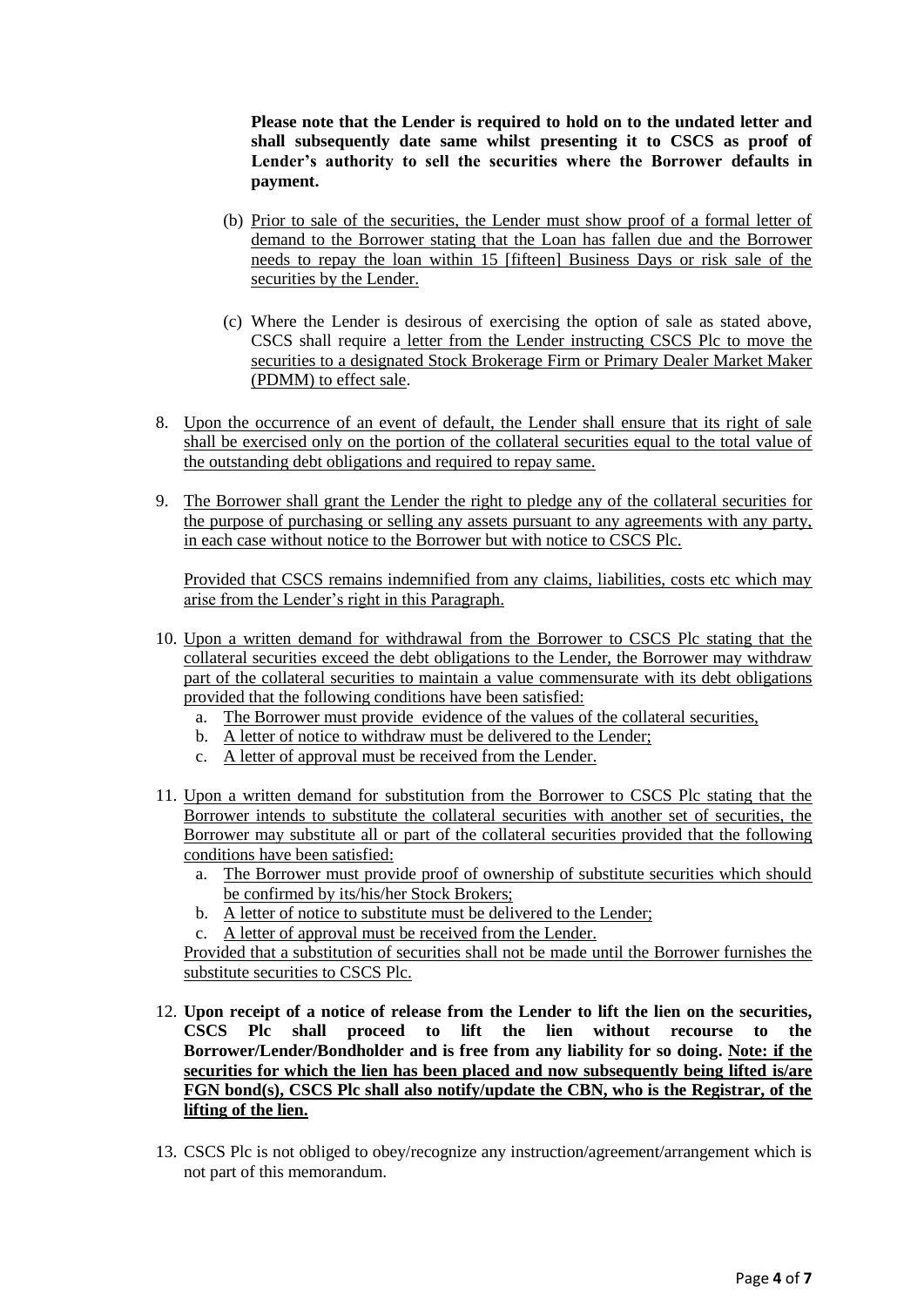**CSCS shall not bear any responsibility whatsoever where any or both Parties fail to fulfil conditions precedent prior to the Lien placement.** 

- 14. **That the Lender/Borrower/Bondholder hereby agree to INDEMNIFY AND HOLD HARMLESS CSCS Plc from any and all liabilities, costs and claims, asserted by, through or under the Lender/ Borrower/Bondholder and arising either directly or indirectly from any breach of the terms of this JML or the Loan Agreement executed by the parties thereto.**
- 15. **The Borrower hereby confirms that the Borrower/Shareholder/Bondholder is the owner of the securities and/or has received valid authorisation from a related party or entity for the securities used as collateral to secure the loan and that the securities are genuine. In the event that CSCS Plc acts on this representation to its detriment, both parties hereby absolve CSCS Plc of any liability that may arise as a result of CSCS Plc so acting.**
- 16. **Prior to the exercise of the Lender's right of sale the beneficial interest in the securities shall remain in the Borrower and shall not be considered as property of CSCS Plc or the Lender.**
- 17. **In the event that a party either as plaintiff/claimant or defendant/counterclaimant (the 'Responsible Party') applies to the Court to join CSCS as a party to any dispute, claim or action arising out of, or in relation to, the interpretation or execution of this JML, the Responsible Party shall defray any and/or every costs, losses and liabilities of CSCS (including defraying CSCS Plc's counsel's fees reasonably incurred and incidental expenses such as filing fees, cost of obtaining certified true copies of documents, cost of transportation, bailiff's fees etc) which are directly incurred by CSCS Plc (the 'Costs') as a result of being joined as a party.**

**Consequently:**

- **(a) Whenever a bill for professional fees and expenses is served on CSCS Plc by its counsel, CSCS Plc shall pass same onto the Responsible Party for payment. Upon receipt of the bill, the Responsible Party is under obligation to make payment directly to CSCS Plc's counsel within 30 days from the day the bill is received.**
- **(b) Where the Responsible Party fails, refuses or neglects to pay the bill within the time frame stipulated above, CSCS Plc shall:**
	- **i. forthwith cease to render services to the Responsible Party until such a time that it receives notification/confirmation from its counsel that the bill has been paid;**
	- **ii. in the first instance apply to the Court where the matter has been instituted against itself, praying same Court to make a suitable order obligating the Responsible Party to defray its counsel's fees as provided for above before CSCS Plc can continue to appear in the matter.**
- 18. **The Parties hereby confer on CSCS Plc an enforceable right of action against either or both of the Lender or Borrower/Shareholder/Bondholder in the event of a breach of all clauses in this Agreement particularly clauses 9, 10, 11 and 12 of this JML. Hence the common law doctrine of privity of contract is inapplicable to this JML and**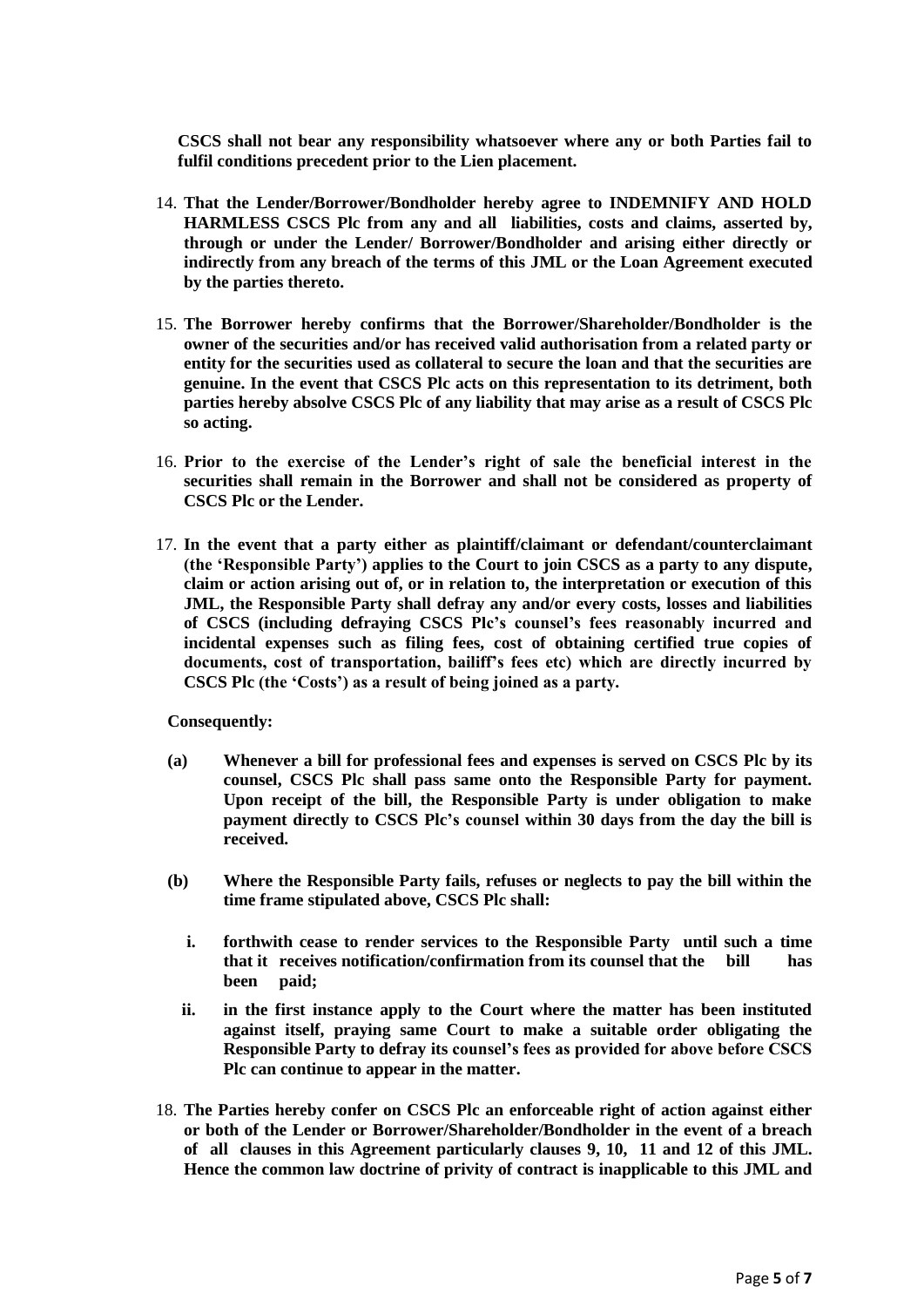#### **cannot operate to deprive CSCS Plc of any or all of the rights conferred on it by this JML.**

- 19. The Parties hereby undertake that where e-bonus shares occur during the pendency of the Lien placement of specific shares, same e-bonus shares shall not form part of the Lien and therefore should not be lodged in the said Lien Account for any reason whatsoever.
- 20. The obligations of the Lender and Borrower under this JML are several. Failure of both Parties to perform their respective obligations under this JML does not affect the other Party's obligations.
- 21. If any one or more of the paragraphs in this JML shall be held wholly or partly invalid, illegal or unenforceable for any reason whatsoever, then those paragraphs shall be deemed severable from the remaining paragraphs of this JML and shall in no way affect the validity, legality or enforceability of this JML.
- 22. This JML is governed by Nigerian law.
- 23. This JML replaces/amends all previous copies of JML issued by CSCS.

**Dated this ...........................................day of.............................................................20......**

**SIGNED by the within named Borrower/Shareholder/Bondholder:**

**..........................................................................**

**In the presence of: (***Details of Witness for the Borrower/Shareholder/Bondholder***)**

**Name....................................................................**

**Signature.............................................................**

**Address................................................................**

**Date......................................................................**

**The common seal of the within named Lender is hereby affixed in the presence of:**

**............................................................... ........................................................... DIRECTOR SECRETARY**